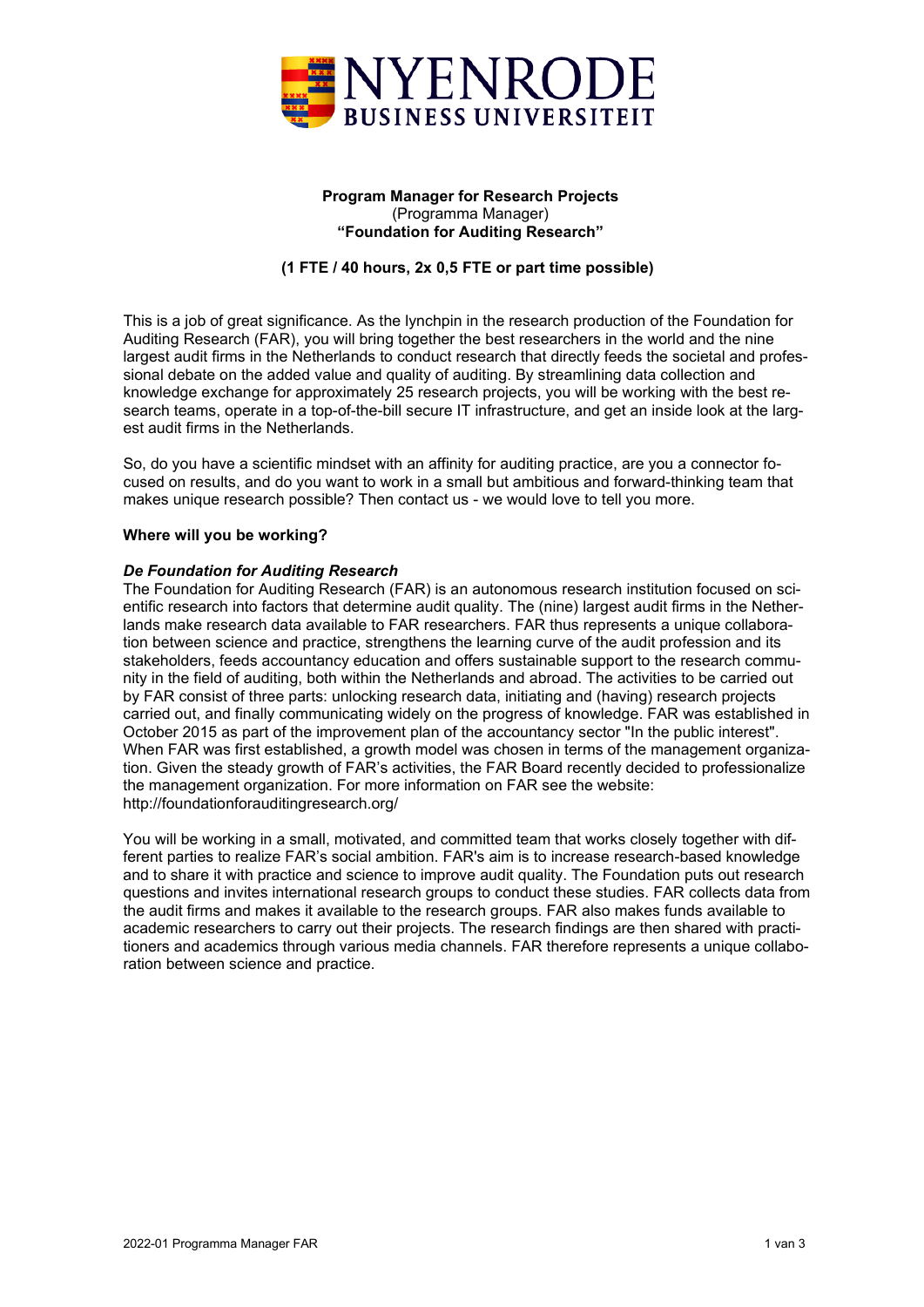

### *Nyenrode Business Universiteit*

Nyenrode Business University provides the management organization for FAR. The organization consists of a dedicated team of approximately six people and is headed by Professor dr. Olof Bik RA (Professor at Nyenrode and Managing Director of FAR), Professor dr. Jan Bouwens (Professor at the University of Amsterdam and Managing Director of FAR) and drs. Jeanine Lemstra RC EMCCC (Operational Director of FAR).

Nyenrode is a small-scale private university, founded in 1946 by and for the business world, with an international focus. Nyenrode offers degree and executive education programs in the fields of business, management, accountancy, controlling and tax law, and also conducts research in these fields.

Our employees are distinguished by their flexibility and resilience. They have great passion for their profession and for the organization. They are fully committed and ambitious!

Working at Nyenrode means working on a wooded 13th century estate with a castle in Breukelen. In addition, we have an office on the Keizersgracht in the historic center of Amsterdam.

#### **What is the challenge?**

As Program Manager for Research Projects at FAR, you will execute the strategy and day-to-day operations, particularly in the area of the research projects and data collection. This means being able to communicate clearly between the various stakeholders, such as the international research teams, the teams within the affiliated audit firms and our data service provider. This often involves complex processes and high expectations. In addition, you will implement policymaking, process and risk management, and internal control around data gathering for research activities (including information security and supplier management). The Research Data Coordinator will report to you.

This ensures that the position is best filled by someone with a background in auditing/accounting (practice, education, or research) and who has a proactive, flexible, and service-oriented attitude. Excellent (English and Dutch) oral and written communication skills are essential.

### **The right candidate will have the following skills**

- University level degree, preferably in accountancy.
- Minimally 3 years work experience in a project management office or a coordinating role focused on data management/collection, education and/or research.
- Ability to work together with an open, communicative attitude.
- Excellent command of the Dutch and English language in word and writing (the main language of FAR).
- Enterprising, service-oriented attitude, independent and proactive, results-driven, meticulous, and stress-resistant - focused on achieving results in an international scientific and professional external environment.
- Ability to communicate effectively and with a sense of proportion between different stakeholders (affiliated audit firms, the international research community, professional organisation, regulators, politics, and media) in the field of auditing.
- A feel for processes of policy, reporting and accountability related to practice-based scientific research and education.
- Affinity with the auditing profession and with scientific research and education in auditing but need not be an expert in those fields.